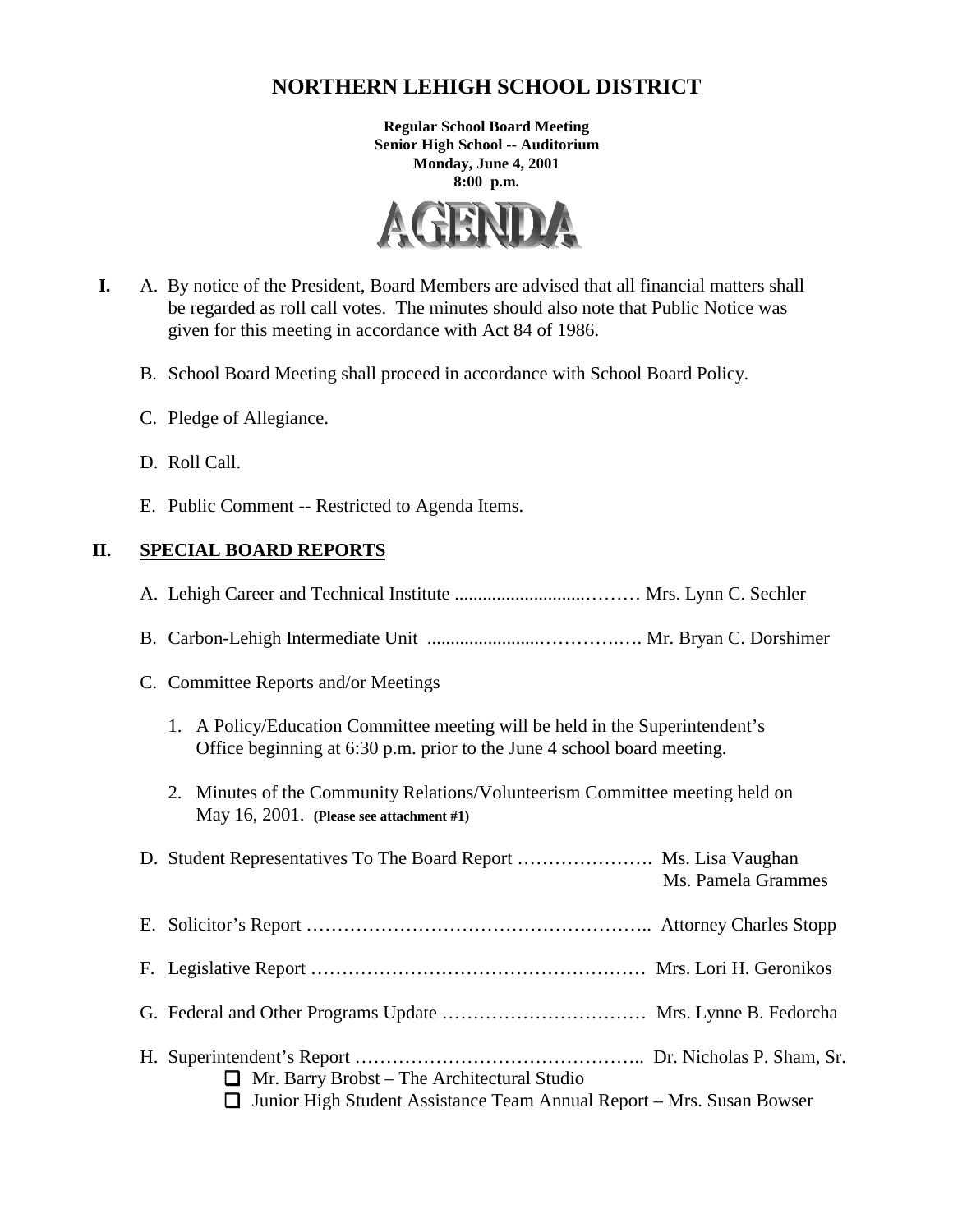I. Executive Work Session, for personnel issues, will be held following the meeting.

# **III. PERSONNEL**

### A. Resignation

Accept the resignation of Scott Bartholomew, special education teacher in the Slatington Elementary School, effective June 15, 2001.

### B. Request for Child Rearing Leave

Approve the request of Cassandra Frantz, special education teacher in the high school, to take a Child Rearing Leave of Absence during the 2001-2002 school year. Beginning on August 30, 2001 she plans on utilizing her accumulated sick days. Upon exhaustion of those sick days, she requests that she be approved for 12 weeks of Family Medical Leave which includes district-paid covering during the leave, followed by an unpaid leave of absence ending on or about March 12, 2002 (the  $1<sup>st</sup>$  day of the fifth marking period at the high school. She will be responsible for contributing the monthly co-payment for dependent medical benefits during her FMLA Leave.

### C. Uncompensated Leave

Approve the request of Jacqueline Sham, Slatington Elementary third grade teacher, to take an uncompensated leave from her teaching position for the first semester of the 2001-2002 school year in accordance with School Board Policy #439. **(Please see attachment #2)**

### D. 2001-2002 Co-Curricular Appointments

Assistant Football Coach – Cory Hartsell and Barry Herman - \$4006.00\* \*One position to fill – these individuals will split the remuneration and receive \$2003.00 each.

### E. Volunteer Coach

Approve the appointment of the following individual as a volunteer football coach for the 2001-2002 football season: Manuel R. Guedes

### F. Substitutes

- 1. Non-Instructional
	- a. Approve the following substitute cafeteria worker for the 2000-2001 school year at the 2000-2001 substitute rate of \$6.25 per hour:

Nancy Frantz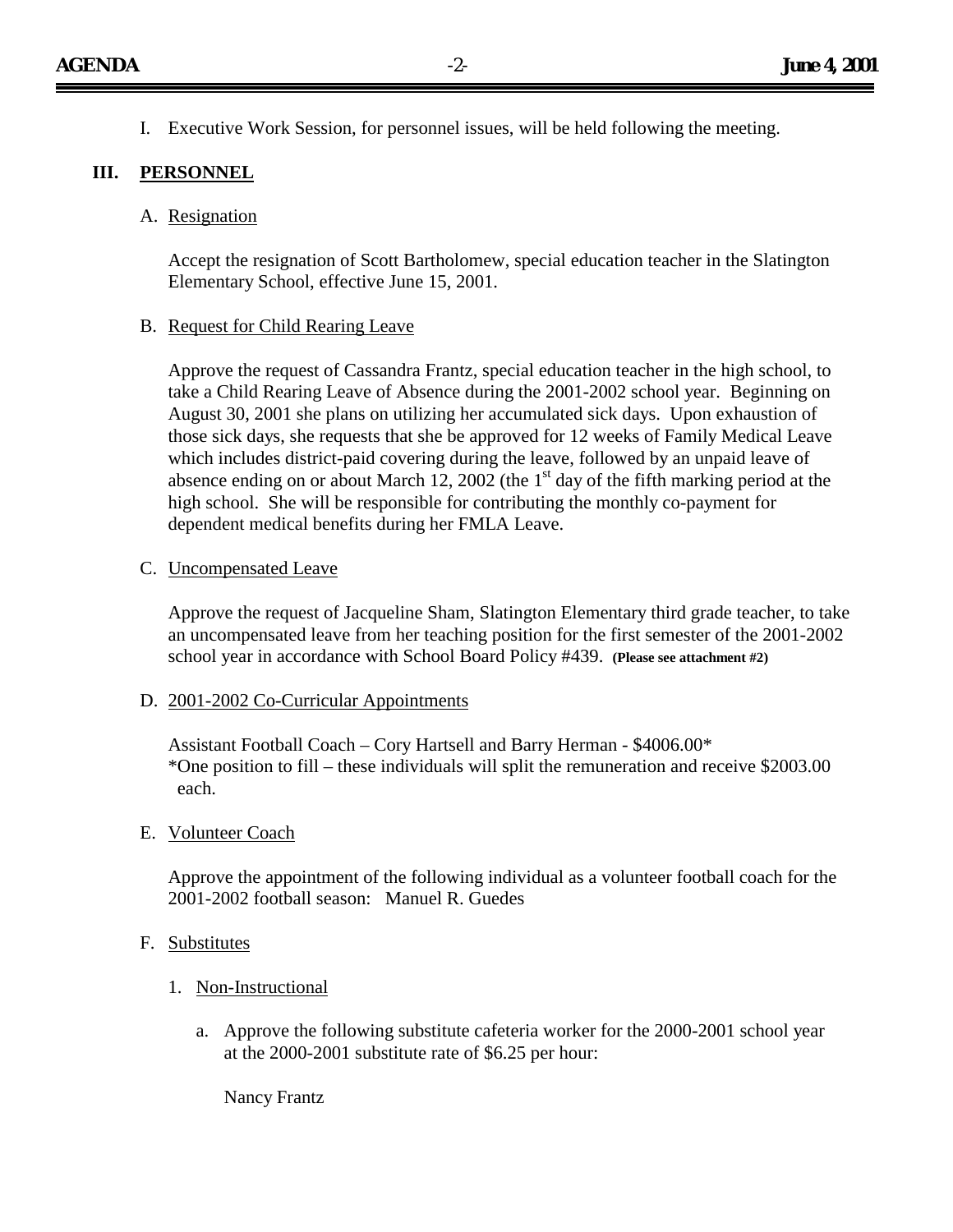# **IV. POLICY**

- A. Conferences Authorized and Approved By Board
	- 1. Approve to authorize Robert J. Cox to attend the PA School Boards Association Summer 2001 Workshop in Johnstown, PA from July 18 to 20, 2001. Expenses include \$249.00 for registration, \$195.00 for travel, \$86.00 for lodging for a total cost of \$530.00.
	- 2. Approve to authorize Christopher Iacobelli, Slatington Elementary Principal, to attend the 2001 Superintendent Leadership Development Program provided by the PA Leadership Development Center. This program will be held at the Carbon Lehigh Intermediate Unit on August 6 and 7, 2001. Expenses include \$395.00 for registration.
	- 3. Approve to authorize Bernard Rockovich to attend a PA Institute of Certified Public Accountants "School District" conference on June 15, 2001 in King of Prussia. Expenses include \$225.00 for registration, \$45.00 for travel, for a total cost of \$270.00.

# B. Board Policy

- 1. Board Policy  $1<sup>st</sup>$  Reading
	- a. Approve new school board policy #222, #323, #423, #523 Tobacco Use, as presented after first reading. **(Please see attachment #3)**
	- b. Approve new school board policy #904 Public Attendance At School Events, as presented after first reading. **(Please see attachment #4)**
	- c. Approve new school board policy #615 Payroll Deductions, as presented after first reading. **(Please see attachment #5)**
	- d. Approve revisions to existing school board policy #439 Uncompensated Leave, as presented after first reading. **(Please see attachment #6)**

### C. Attendance of a Non-Resident Student

- 1. Approve to permit two Slatington Elementary School students from the same family, whose parents have moved from the Northern Lehigh School District, to remain in attendance for the duration of this school term in accordance with School Board Policy #202.
- 2. Approve to permit five Slatington Elementary School students and one middle school student, from the same family, whose parents have moved from the Northern Lehigh School District, to remain in attendance for the duration of this school term in accordance with School Board Policy #202.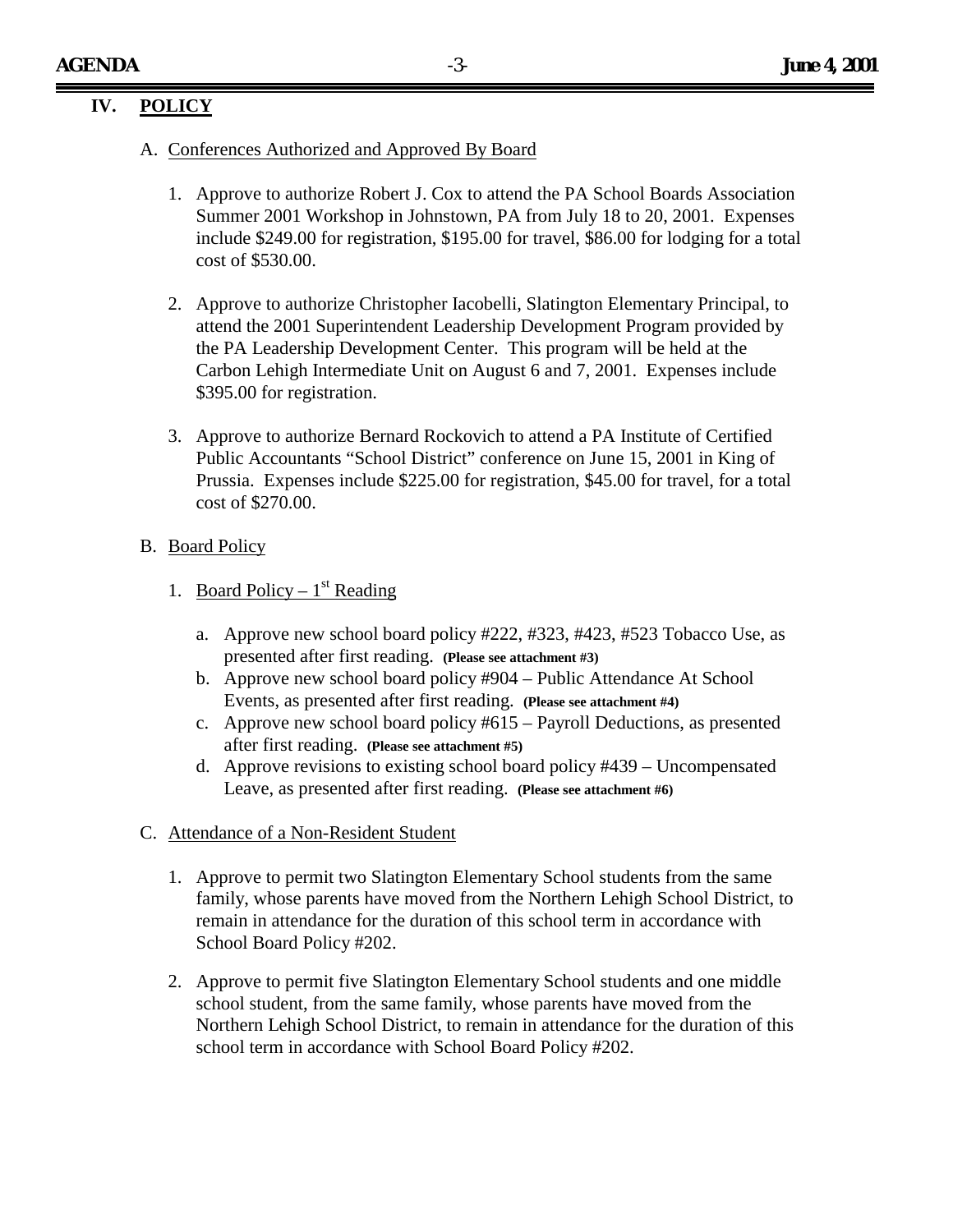3. Approve to permit a middle school student, whose foster care placement has been changed and is outside of the Northern Lehigh School District, to remain in attendance for the duration of this school term in accordance with School Board Policy #202.

### E. Student Accident Insurance

Approve the recommendation of the administration to secure Mid-Penn Insurance Company as the carrier for the 2001-2002 Student Accident Insurance at a renewal rate for athletic insurance of \$3400 and voluntary student coverage as follows: school time coverage - \$27.00 and 24-hour coverage - \$98.00. No increase over last year. **(Please see attachment #7 an optional quote information.)**

### **V. CURRICULUM AND INSTRUCTION**

# A. Title I, Title VI, Title II & Drug-Free Schools and Communities Act – 2001/2002 School Year

Authorize proper officials to execute contracts for Title I, Title VI, Title II, and Drug-Free Schools and Communities Act for the 2001-2002 school year.

### **VI. OLD BUSINESS**

#### Rescind Motion

Approve to rescind a motion made on June 5, 2000 which approved a Resolution opposing any regulation that requires the Northern Lehigh School District to affix a seal to Northern Lehigh School District school diplomas. This action is being taken due to the fact that the Pennsylvania State Board of Education, on May 10, 2001, approved proposed performance levels that correspond with student scores on the Pennsylvania System of School Assessment. The performance levels are required by the State Board's Chapter 4 regulations, which went into effect in 1999. **(Please see attachment #8)**

#### **VII. NEW BUSINESS**

- A. Approve to ratify the Collective Bargaining Agreement between the Northern Lehigh School District and the Northern Lehigh Educational Support Personnel Association for a four-year term beginning July 1, 2001 and terminating on June 30, 2005. **(Board members please see attachment #9)**
- B. Approve the recommendation of the Superintendent that, Mr. Steve Remaley, Lead Maintenance person in the district, receive an increase of \$3.00 per hour above his current rate of pay to perform those duties, effective July 1, 2001.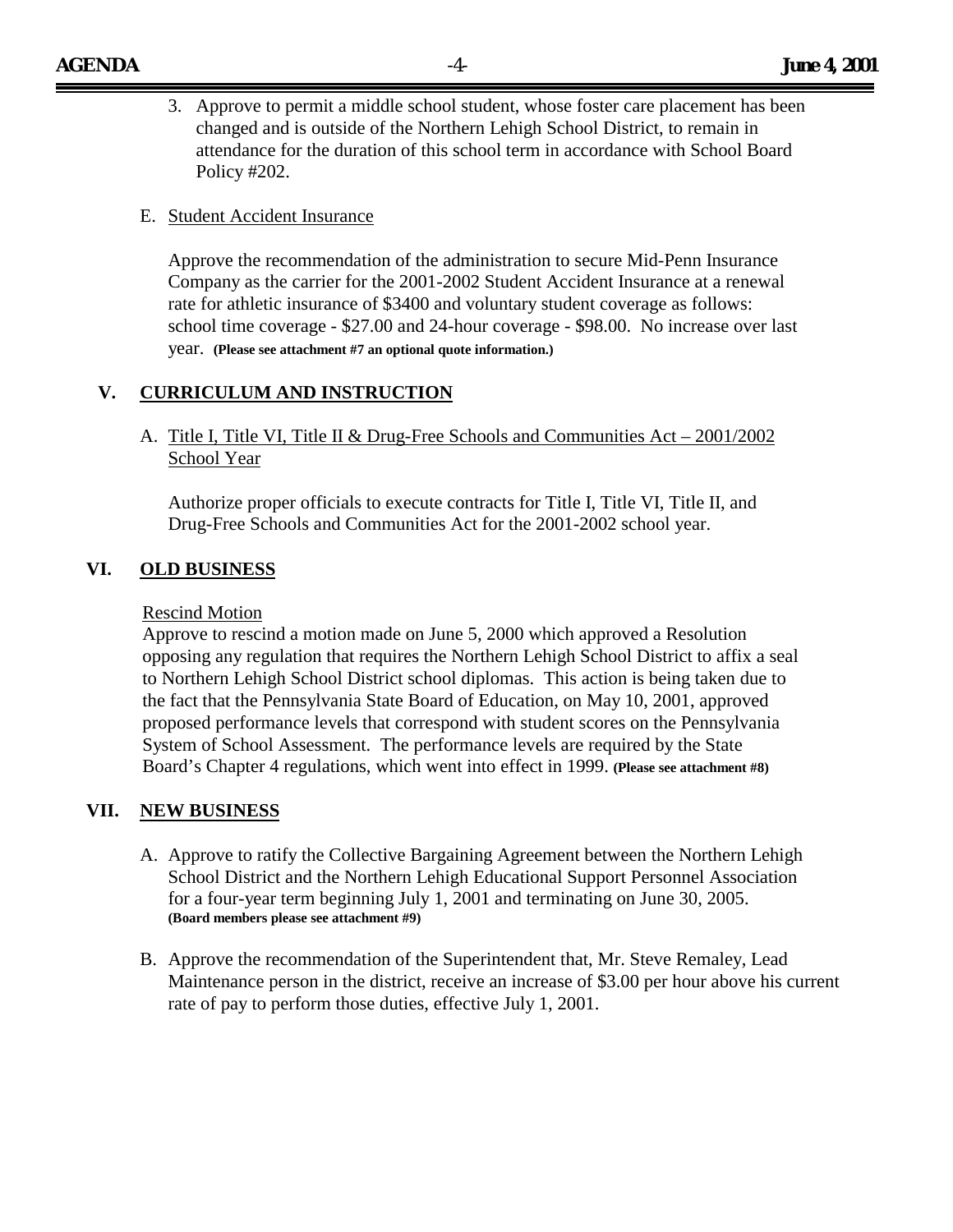C. Approve the recommendation of the Superintendent that Mark Hoffman, who currently is employed as a groundskeeper in the district, be appointed to the position of Lead Groundskeeper, effective July 1, 2001, at an increase of \$1.00 per hour above his current rate of pay

# **VIII. FINANCIAL**

- A. Approve payment of bills from the Construction Account. **(Please see attachment #10)**
- B. Approve to authorize the payment of \$10,850 to Wallace and Watson Associates (W2A Design Group) for architectural and engineering fees for the Peters Elementary HVAC Piping Replacement Project. Funds will be paid from the Capital Reserve #1 Account. If we issue the Series 2000 B General Obligation Bond, Capital Reserve #1 will be reimbursed with bond proceed monies. **(Please see attachment #11)**
- C. Approve a refund for overpayment of Walnutport Real Estate Taxes for the property owners as listed for the month of April 2001. **(Please see attachment #12)**
- D. Approve the Arthurs Lestrange Cash Management Portfolio Summary for the month of April 2001. **(Please see attachment #13)**
- E. Maintenance Agreement

Approve a maintenance agreement with White/Singer Sewing Center (for machines done in the classroom) at the middle school for the 2001-2002 school year as follows:

20 machines at \$20.00 per machine plus parts = \$400.00 plus parts **(Please see attachment #14)**

- F. Approve the recommendation of the administration that Laidlaw Transit Co. continue to provide non-public transportation for the Northern Lehigh School District during the 2001-2002 school year for a budget amount of \$95,000. A letter of understanding will be signed by both parties and attached as an addendum to the existing contract. Laidlaw will be providing transportation to approximately forty (40) students attending six (6) private or parochial schools.
- G. Approve the purchase of thirty (30) cafeteria tables and two hundred eighty (280) chairs from Roberts & Meck, Inc. for the high school cafeteria at a cost of \$18,195.00. These items would be purchased under the current PA State Contract No. 7105-05. Money for this purchase would come from the "moveable fixtures & equipment " portion of the high school project. **(Please see attachment #15)**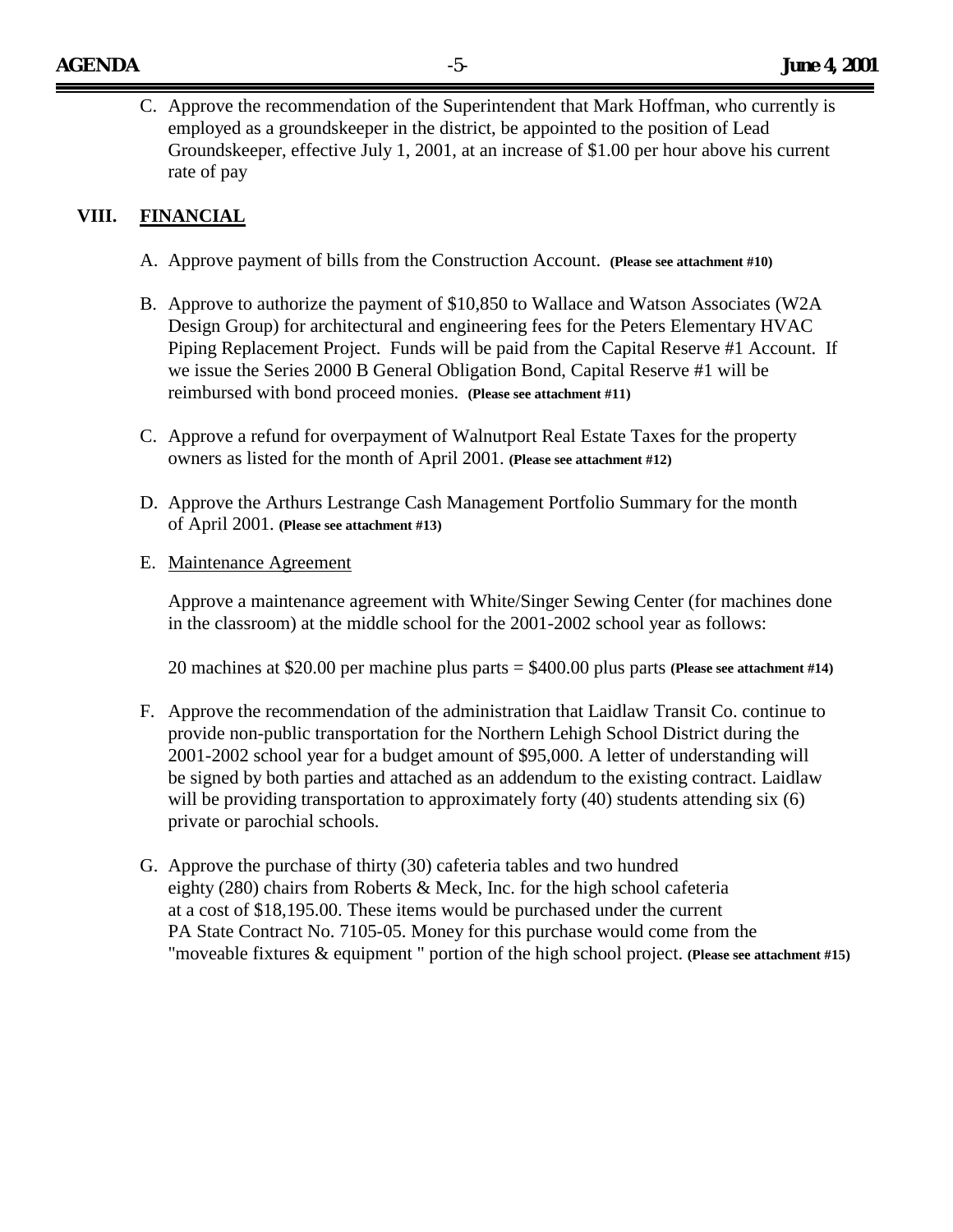#### H. Tax Levies Under Act 511

**RESOLVED** by the Board of School Directors of the School District of Northern Lehigh, Lehigh County, Pennsylvania, under and by virtue of the Authority vested in it by the Local Tax Enabling Act of 1965 (Act 511) and its amendments, that a Per Capita Tax in the amount of Ten Dollars (\$10.00), as originally enacted by the Board of School Directors of Northern Lehigh School District on April 11, 1966, be and the same is again hereby levied, assessed, and imposed on each resident or inhabitant over eighteen (18) years of age in said District; a 1% Real Estate Transfer Tax, as originally enacted by the Board of School Directors of Northern Lehigh School District on April 11, 1966 and revised on April 12, 1987, be and the same is again levied, assessed, and imposed; an Occupation Privilege Tax in the amount of Ten Dollars (\$10.00) on occupations as originally enacted by the Board of School Directors of Northern Lehigh School District on April 11, 1966, be and the same is again levied, assessed, and imposed; and an Earned Income Tax of 1%, as originally enacted by the Board of School Directors of Northern Lehigh School District on April 11, 1966, be and the same is again levied, assessed, and imposed for general school purposes for the fiscal year beginning July 1, 2001.

#### **RECOMMENDATION..... That the Board of Education adopt the above Resolution**.

#### I. Per Capita Resolution

**RESOLVED** by the Board of School Directors of the School District of Northern Lehigh, Lehigh County, Pennsylvania, under and by virtue of the authority vested in it by Section 679 of the Pennsylvania School Code of one thousand nine hundred forty-nine, and its amendments, that a Per Capita Tax to provide revenue for general school purposes be and the same is hereby levied, assessed and imposed in the amount of Five Dollars (\$5.00) on each resident or inhabitant over eighteen (18) years of age, in the territorial limits of the Northern Lehigh School District.

**RECOMMENDATION.....That the Board of Education adopt the above Resolution.**

J. Permission to Solicit Bids

Approve to authorize proper officials to advertise bids for Voice Data Cabling for the senior high school.

K. Award Bids

Accept and approve the recommendation of Wallace and Watson to award the bid for the Peters HVAC repiping to K. C. Mechanical Service, Inc, 732 Allegheny Rd., Mt. Bethel, PA in the amount of \$187,210.00. Work will begin on June 18, 2001 with a completion date of August 31, 2001.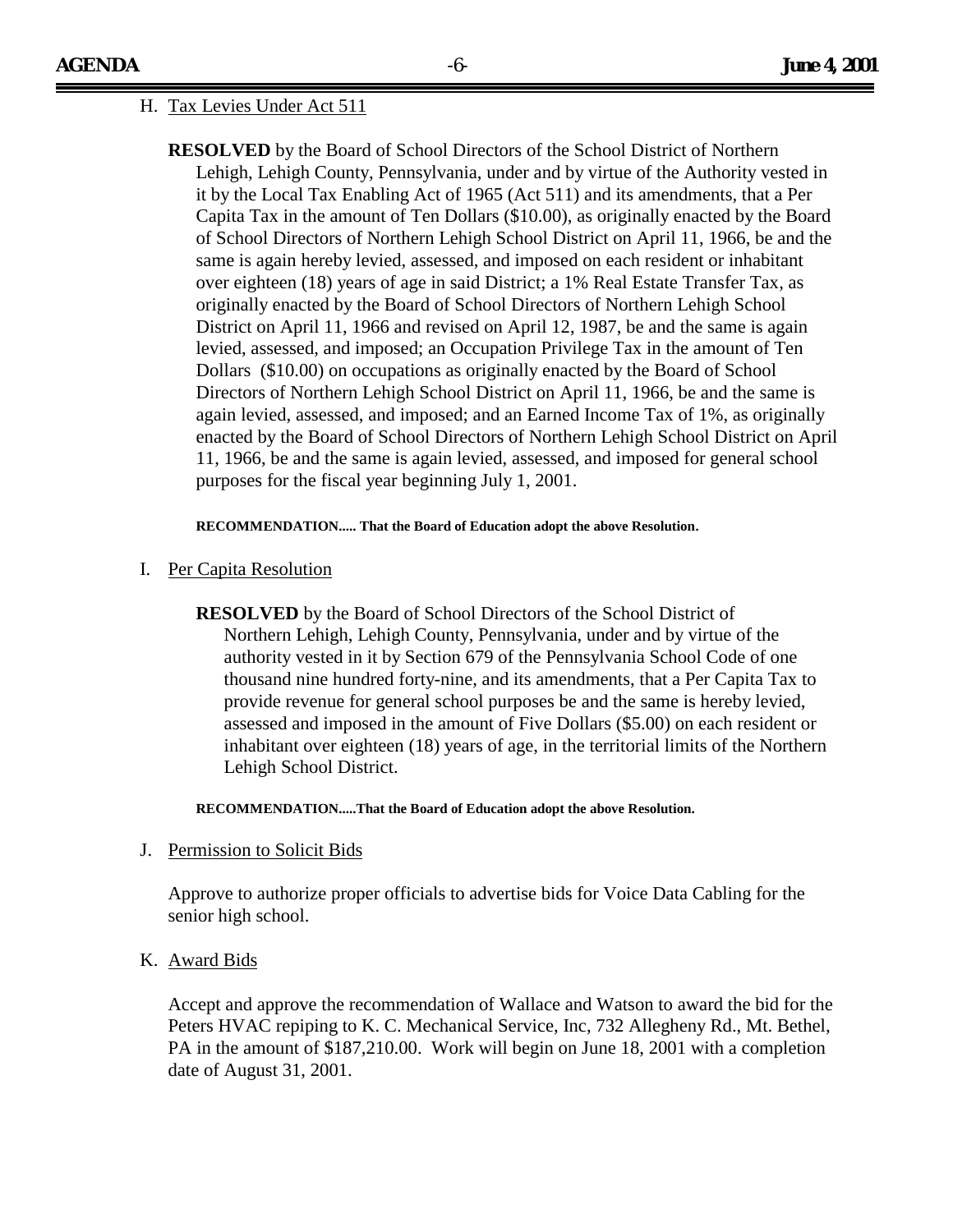#### L. Appoint Insurance Brokers

Appoint Palley Simon Associates as the district insurance broker for Property, Casualty, and Liability and Worker's Compensation Insurance for the 2001-2002 school year.

#### M. Insurance Renewals

Award insurance coverage for the 2001-2002 school year to the following companies:

- 1. Commercial Package and Automobile (Vehicle Liability, General Liability, Property Insurance and Boiler and Machinery) – Republic Franklin- UTICA National Insurance Company - \$21,038. The renewal is with the same company as last year and the premium is an increase of \$3,303 over last year's rate.
- 2. Commercial Umbrella Liability Insurance Crum & Forster Insurance Company \$8,500. The renewal is with the same company as last year and the premium has increased \$700.
- 3. School Leaders Errors and Omissions Liability PSBA/Genesis Insurance Company- \$12,279. The renewal is with the same company as last year, and the premium has increased by \$4,505.
- 4. Worker's Compensation Coverage for the 2001-2002 school year PSBA/Old Republic - estimated premium of \$43,158 that is based upon estimated payroll. The renewal is with the same company as last year, and the premium has increased by \$3,176.

Please note that the pollution liability policy was awarded last year to American International Specialty Lives Insurance Company for a three-year period at \$8,250.

- N. Award insurance coverage for the 2001-2002 school year through the Lehigh Valley School's Consortium Insurance Group:
	- 1. Long Term Disability coverage for the 2001-2002 school year annual premium of .22 cents per \$100 of benefit amount. Coverage is provided through CNA Insurance, the same company that currently provides coverage. The .22 cent renewal is no rate increase from the previous year.
	- 2. Life & Accidental Death and Dismemberment Insurance for the 2001-2002 school year. – monthly premium of .13 cents per \$1,000 of benefit amount. Coverage is through Harleysville Insurance Company, the same company that currently provides coverage. The .13 cent renewal rate is no increase from the previous year.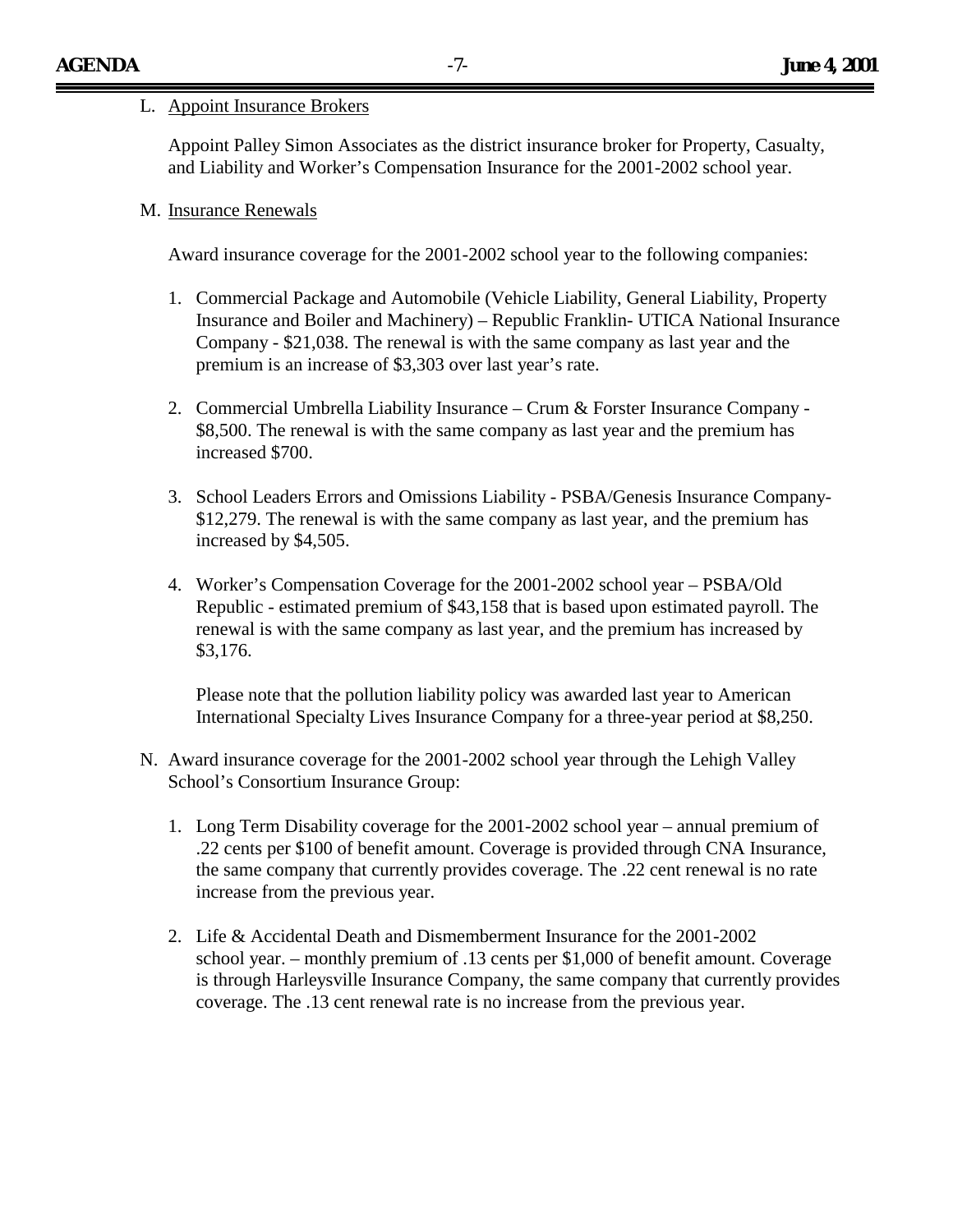- O. Approve to renew expiring bonds for the 2001-2002 school year through Palley Simon Associates Insurance:
	- 1. \$50,000 Board Secretary Bond for the period 7-1-2001 to 6-30-2002 \$172. The expiring bond cost \$155.28 for the 12-month period.
	- 2. \$50,000 School Board Treasurer Bond for the period 7-1-2001 to 6-30-2002 - \$269. The expiring bond was at the same cost as renewal.

Please note that a \$100,000 bond on the business manager remains in effect until June 30, 2002.

- P. Appoint Mr. Ronald Klevenhagen as Earned Income Tax Collector, Delinquent Earned Income Tax Collector, and Occupational Privilege Tax Collector, for the 2001-2002 school year. It is further recommended that proper officials be authorized to secure, on behalf of the above named individual, a \$20,000 bond for the fiscal year July 1, 2001 through June 30, 2002.
- Q. Resolution

Authorize the following financial institutions to act as approved depositories for school district funds and or temporary investments. The Northern Lehigh School Board further authorizes the following financial institutions to transfer funds on deposit to any other school district or to any other bank for the credit of the Northern Lehigh School District. The Board further authorizes the Business Manager and/or Superintendent to enter into agreements, supplements or amendments to agreements to implement the foregoing operations for the 2001-2002 school year:

| <b>AllFirst Trust</b>         | <b>Prudential-Bache Government</b> |  |
|-------------------------------|------------------------------------|--|
| <b>Citizens National Bank</b> | <b>Securities Trust</b>            |  |
| P.S.F.S.                      | Patriot Bank                       |  |
| Pennsylvania Local Government | <b>First Union National Bank</b>   |  |
| <b>Investment Trust</b>       | <b>Chase Manhattan Trust</b>       |  |
| Pennsylvania School District  | <b>Neffs National Bank</b>         |  |
| Liquid Asset Fund             |                                    |  |

R. Approve a proposal from Xerox to replace two 5-year old Xerox 5614 photocopy machines. One machine is located in the Peters Library, the other at the Earned Income Tax Office. The monthly lease payments for the two old machines totals \$208. The new Xerox WCPRO215 digital printer/copier will have monthly payments totaling \$173.00. The Xerox WCPRO215 is listed on the Pennsylvania State Contract #3610-01. (**Please see attachment #15A)**

### **IX. LEGAL**